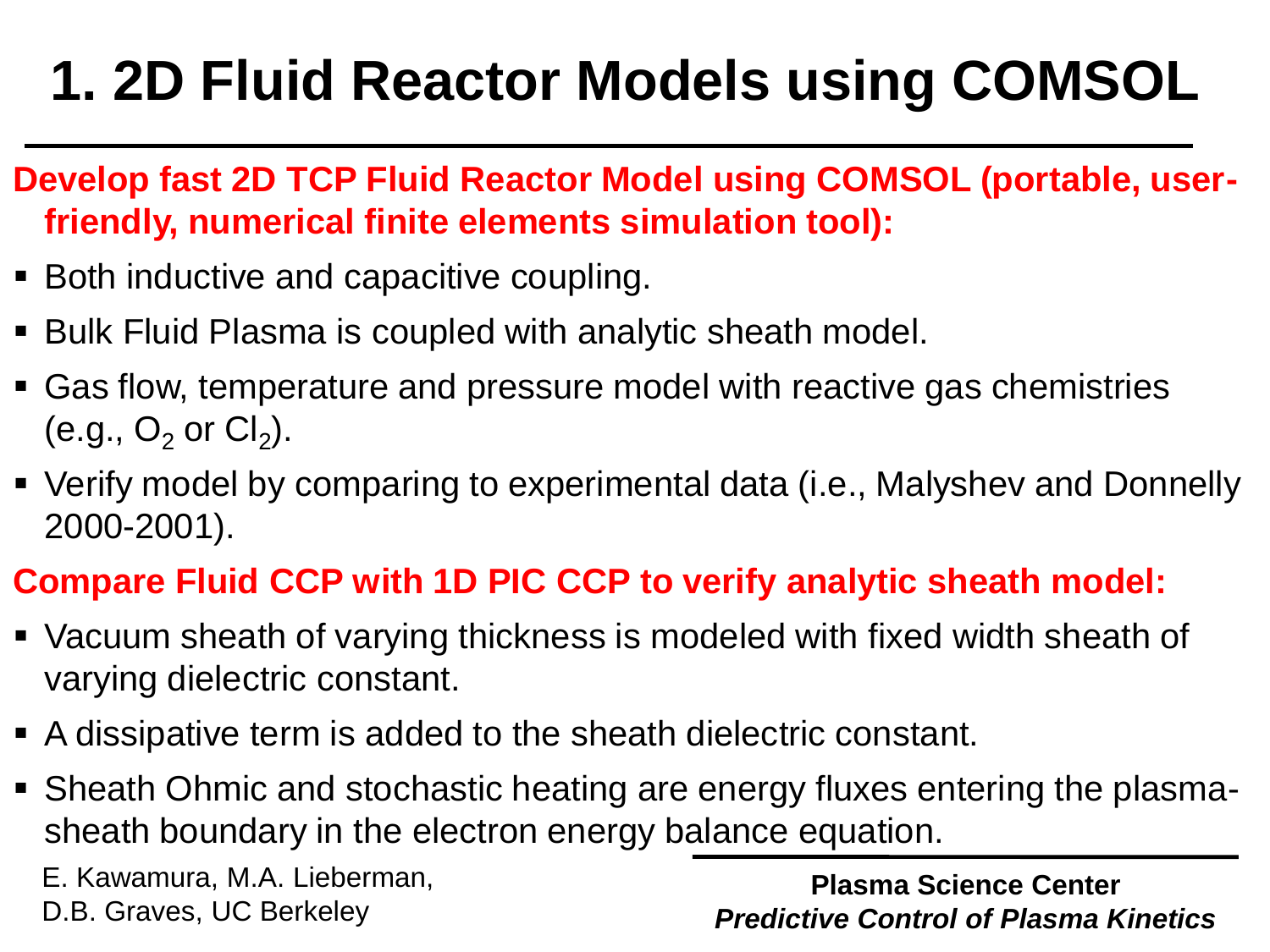# **2. Geometry of TCP Reactor**



E. Kawamura, M.A. Lieberman, D.B. Graves, UC Berkeley

- Similar to Malyshev and Donnelly (2000- 2001) geometry.
- conducting **Axisymmetric cylindrical geometry with** center of symmetry at *r* = 0.
	- Outer surface is a perfect conductor.
	- Wafer chuck insulated from outer walls by a quartz dielectric spacer.
	- $\blacksquare$  4-turn stove-top coil set  $\{1, 2, 3, 4\}$  placed on top of quartz dielectric window.
	- Plasma surrounded by thin vacuum sheath. <sup>K</sup>*<sup>p</sup>* depends on *ne*, *Te*, *p* and applied RF frequency.
	- Fields produced by coils separate into inductive TE fields ( $E_{\phi}$ ,  $H_{r}$ ,  $H_{z}$ ) & capacitive TM fields  $(E_r, E_z, H_\phi)$ .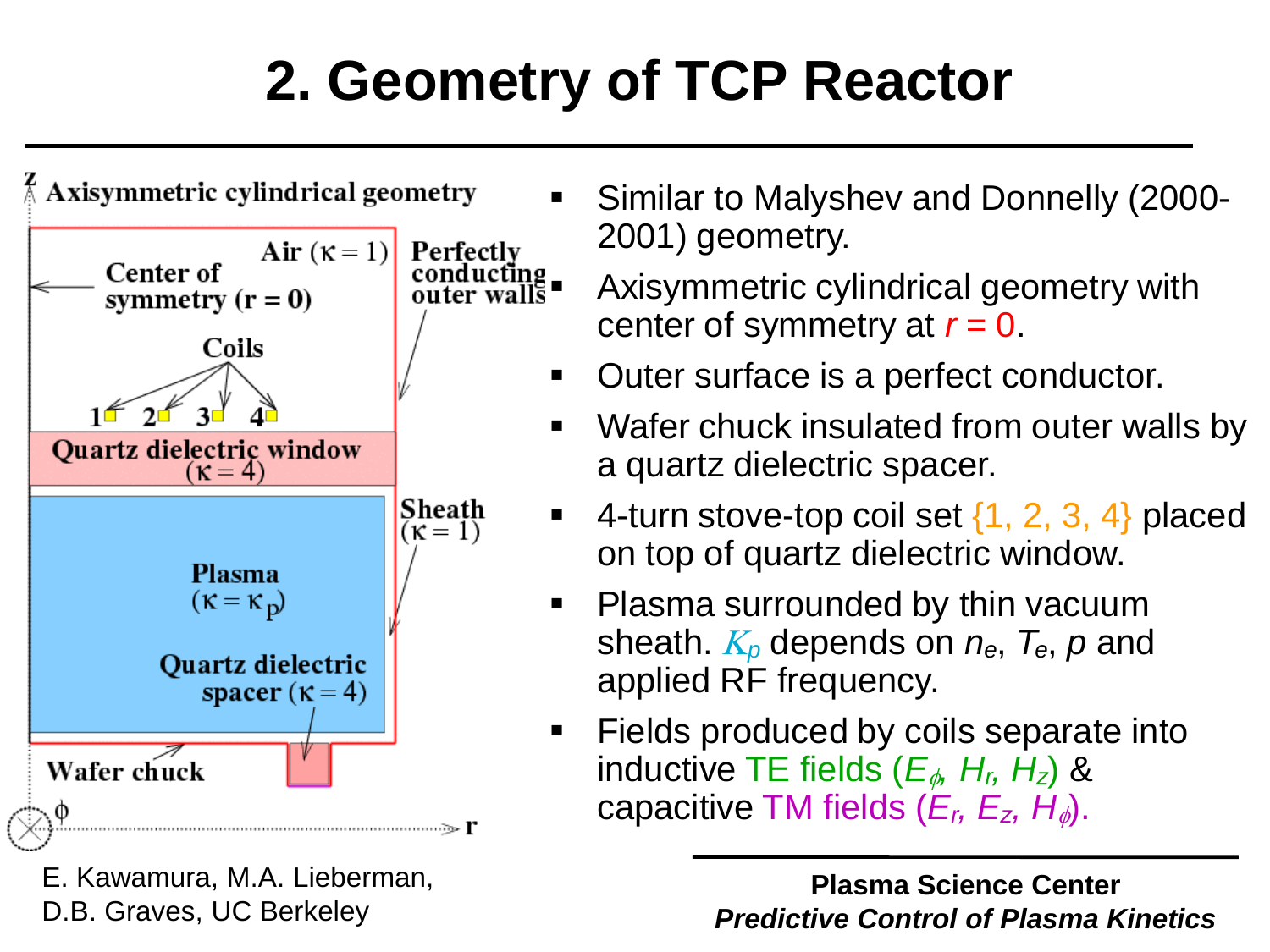# **3. Coupling of TE and TM coil fields**



- Inductive voltages  $V_L=(V_1, V_2, V_3, V_4)$  give *boundary conditions* for TE solve. Capacitive currents  $\mathbf{i}_c=(i_1, i_2, i_3, i_4)$  give *external source terms* for TM solve.
- **•** An Inductance Matrix **L** relates inductive currents  $I_L=(I_1, I_2, I_3, I_4)$  to inductive coil voltages:  $V_L = j\omega L L$ . Find L by conducting 4 *orthonormal TE* simulations in which  $V<sub>n</sub>=1$  for one coil and  $V<sub>n</sub>=0$  for the other 3 coils.
- A Capacitance Matrix C relates capacitive voltages  $v_c=(v_1, v_2, v_3, v_4)$  to capacitive currents:  $\mathbf{i}_c = j\omega \mathbf{C} \mathbf{v}_c$ . Find  $\mathbf{C}$  by conducting 4 *orthonormal TM* simulations in which  $i_n=1$ for one coil while  $i<sub>n</sub>=0$  for the other 3 coils.
- Given input current *I1in*, we can solve the coil circuit to determine all the values of the coil currents and voltages.

E. Kawamura, M.A. Lieberman, D.B. Graves, UC Berkeley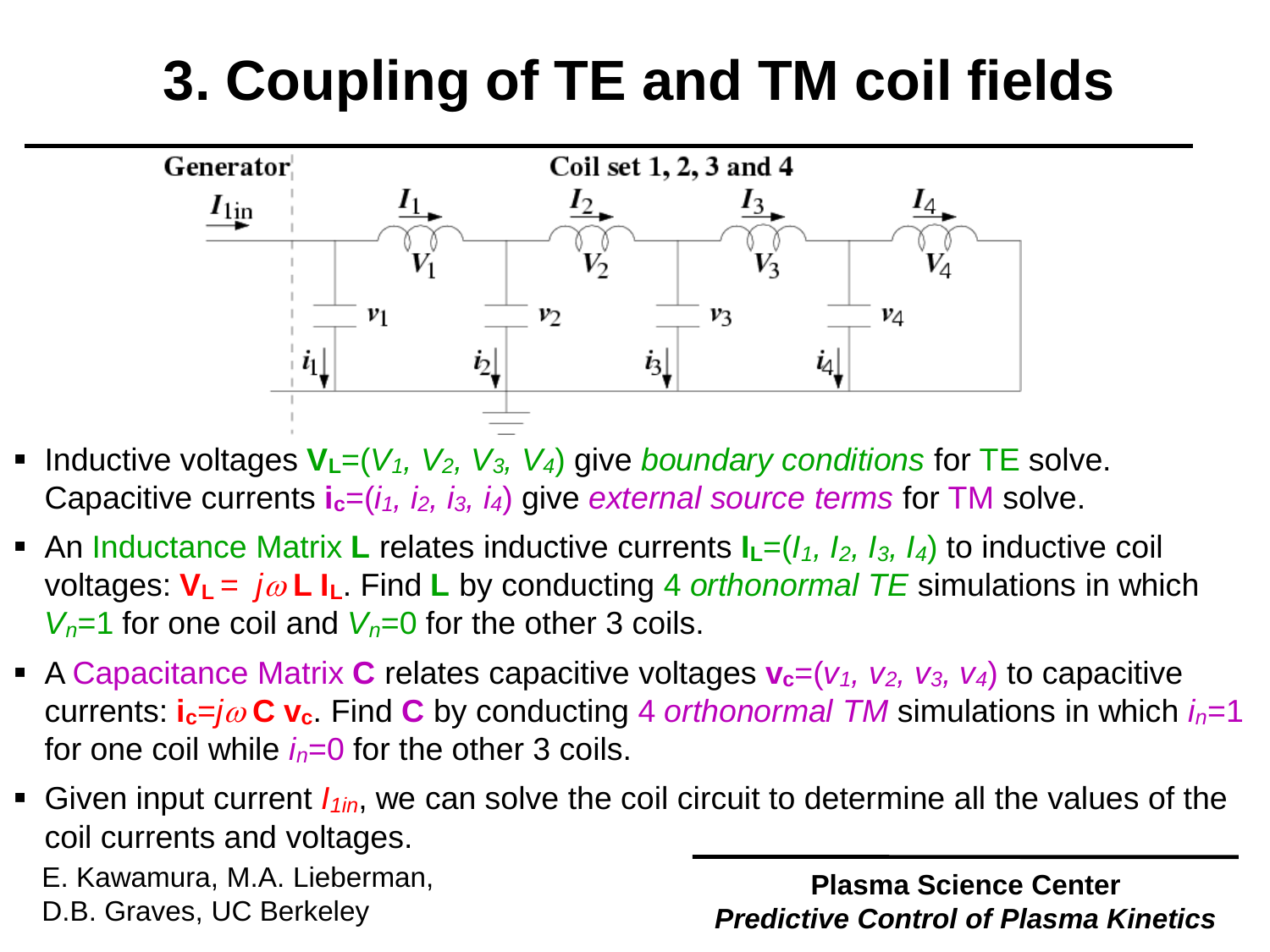# **4. Outline of TCP Reactor Model**



•**EM Model:** Solves for the inductive and capacitive coupling of power from TCP coils to plasma via a dielectric window. Assumes harmonic time dependence:  $Fields \sim exp(j\omega t)$ .

•**Plasma Fluid Model:** Solves the 2D timedependent plasma fluid equations for ion continuity and electron energy balance. Assumes a quasineutral and ambipolar plasma.

**Sheath Model:** Models a vacuum sheath of variable sheath thickness with a fixed width sheath of varying dielectric constant (Insook Lee et al, 2008). Changes: Stochastic and sheath Ohmic heating treated as incoming energy flux at plasmasheath boundary. Dissipative term added to sheath dielectric constant to get correct power balance.

**Gas Flow Model:** Solves for steady-state gas pressure, temperature, velocity, and neutral species mass fractions of a reactive gas (Hsu et al 2006).

E. Kawamura, M.A. Lieberman, D.B. Graves, UC Berkeley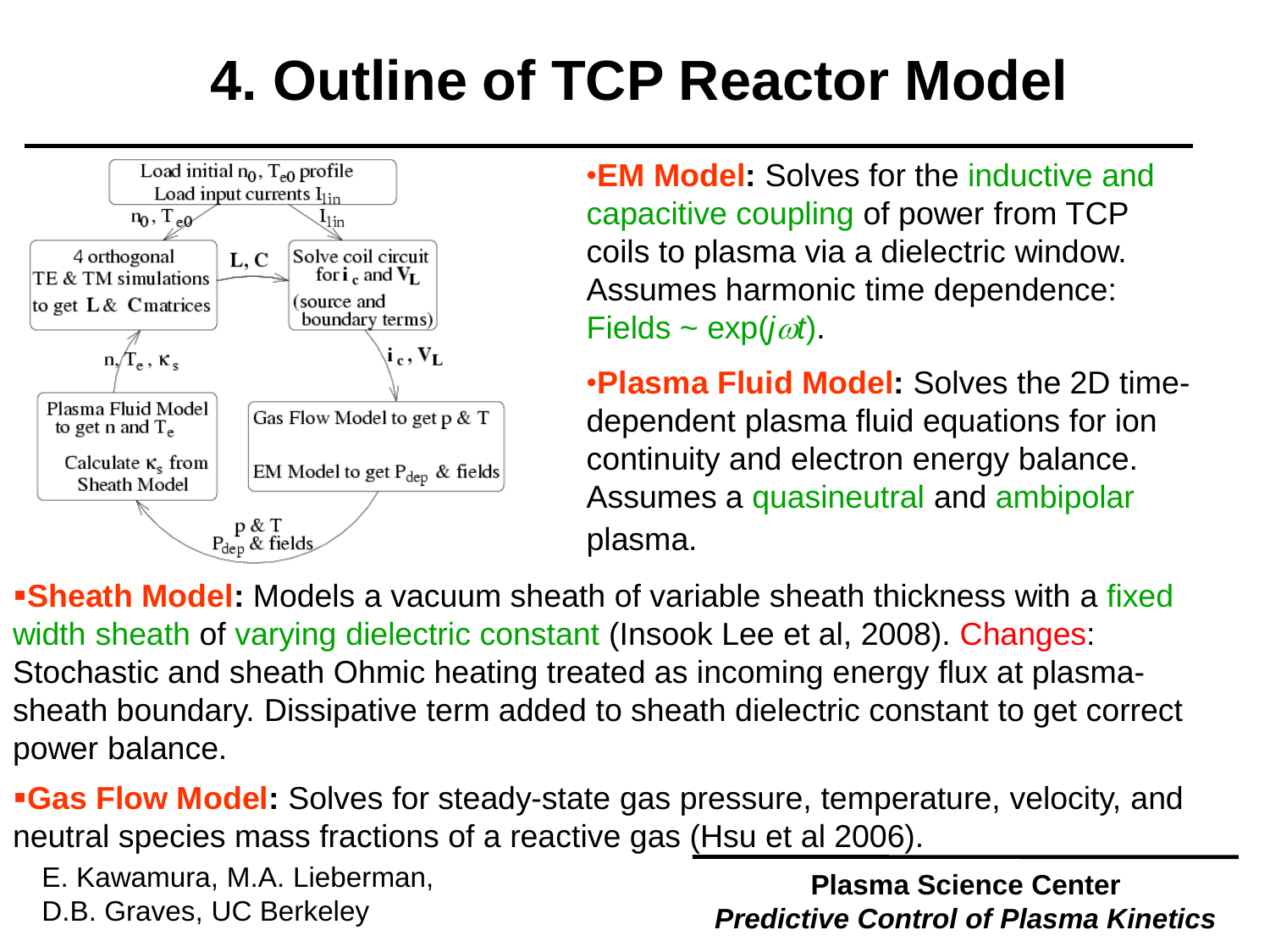## **5. TCP Chlorine Reactor Simulations**

■13.56 MHz, 100 sccm, 10 mTorr,  $I_{1in}$  =18-70 A, and P<sub>abs</sub>=5.8-800 W. (Cl<sub>2</sub> reaction set from E.G. Thorsteinsson and J.T. Gudmundsson 2009.)



■Total Simulation time ~ 70 min. on a 2.2 GHz CPU, 4GB RAM system.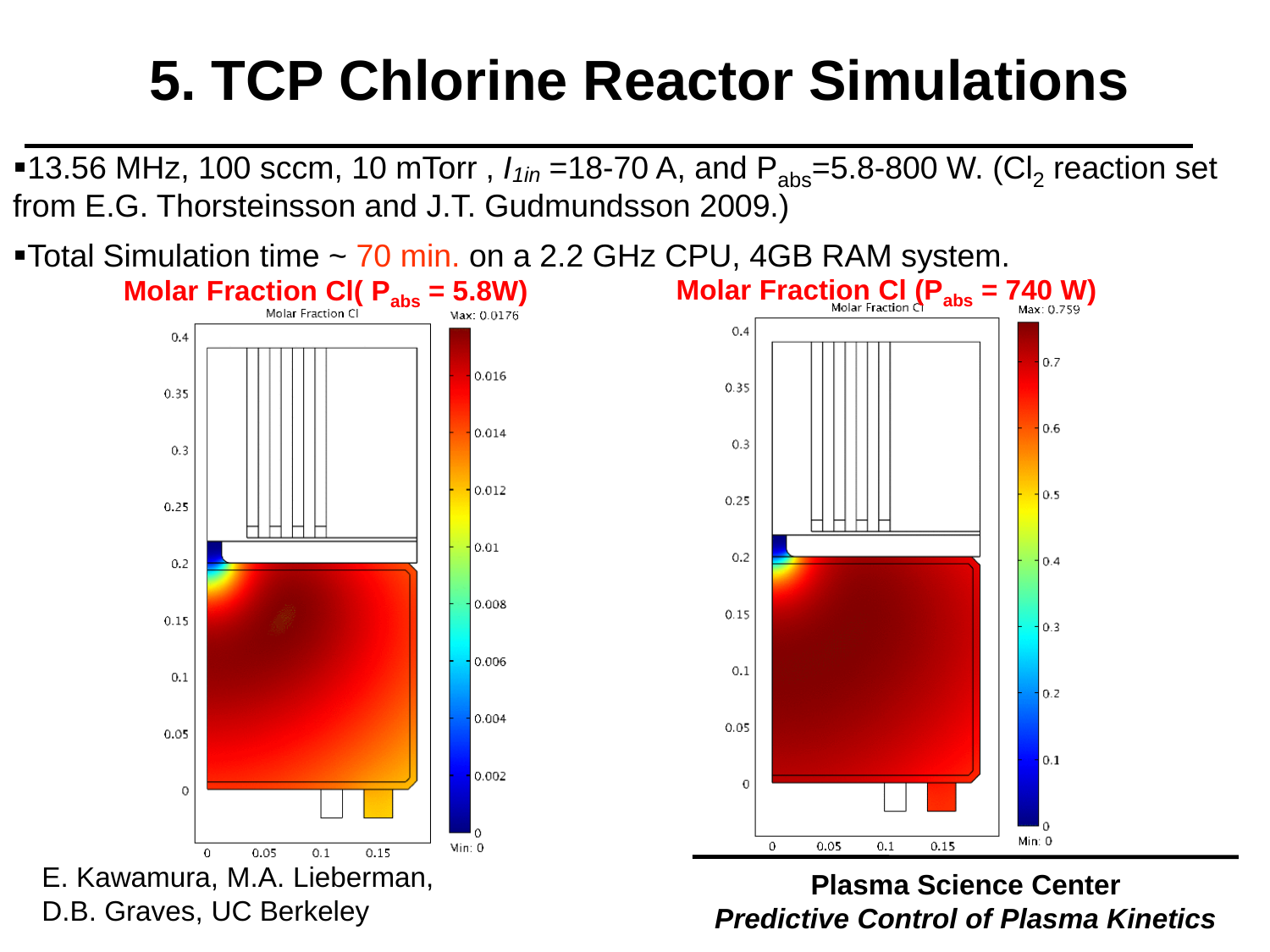#### **6. Model vs. Experiment**



D.B. Graves, UC Berkeley

*Predictive Control of Plasma Kinetics*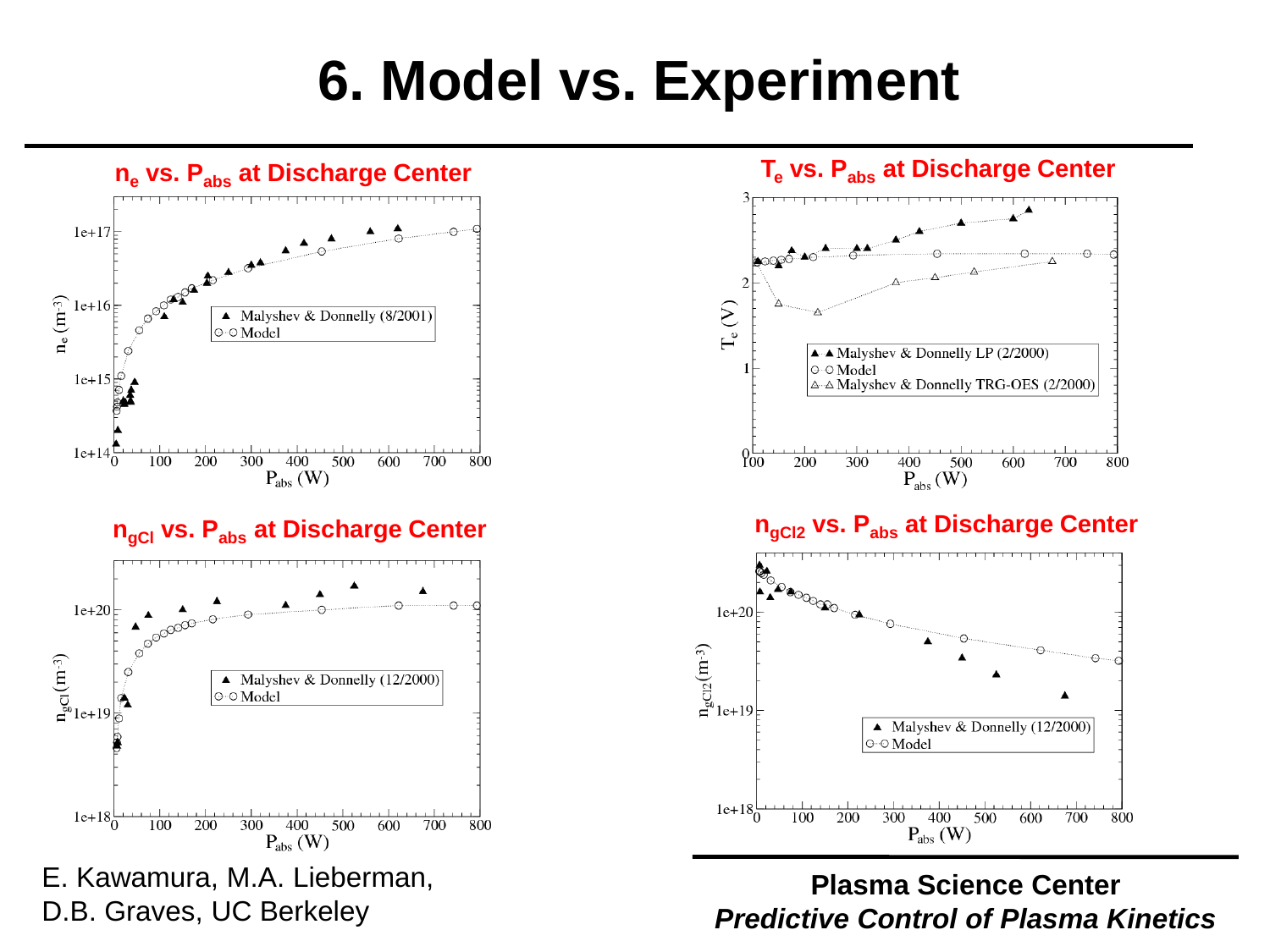#### **7. Gas Pressure and Temperature (Pabs=740 W)**



*Predictive Control of Plasma Kinetics*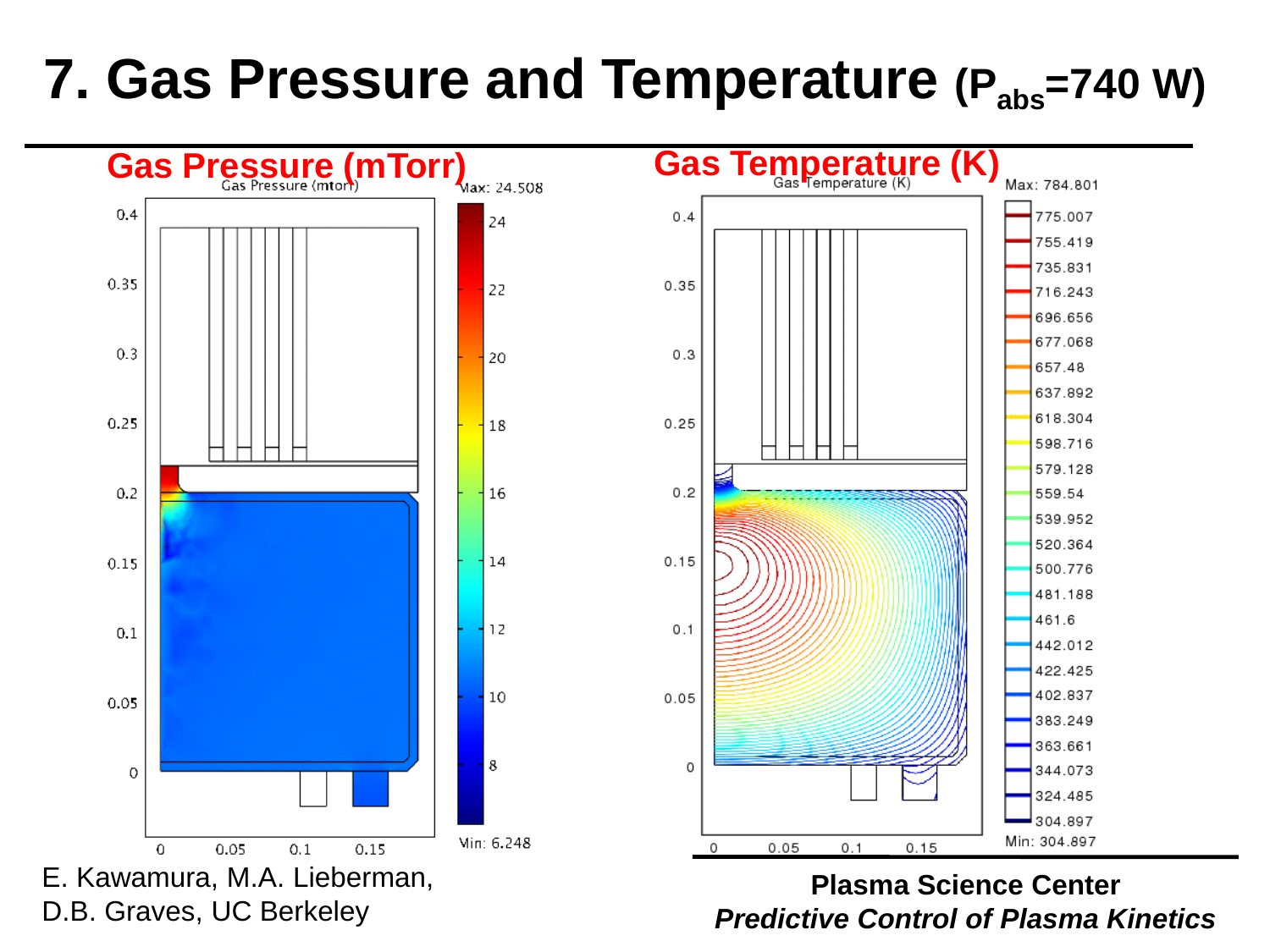### **8. Inductive and Capacitive Power (Pabs=740 W)**

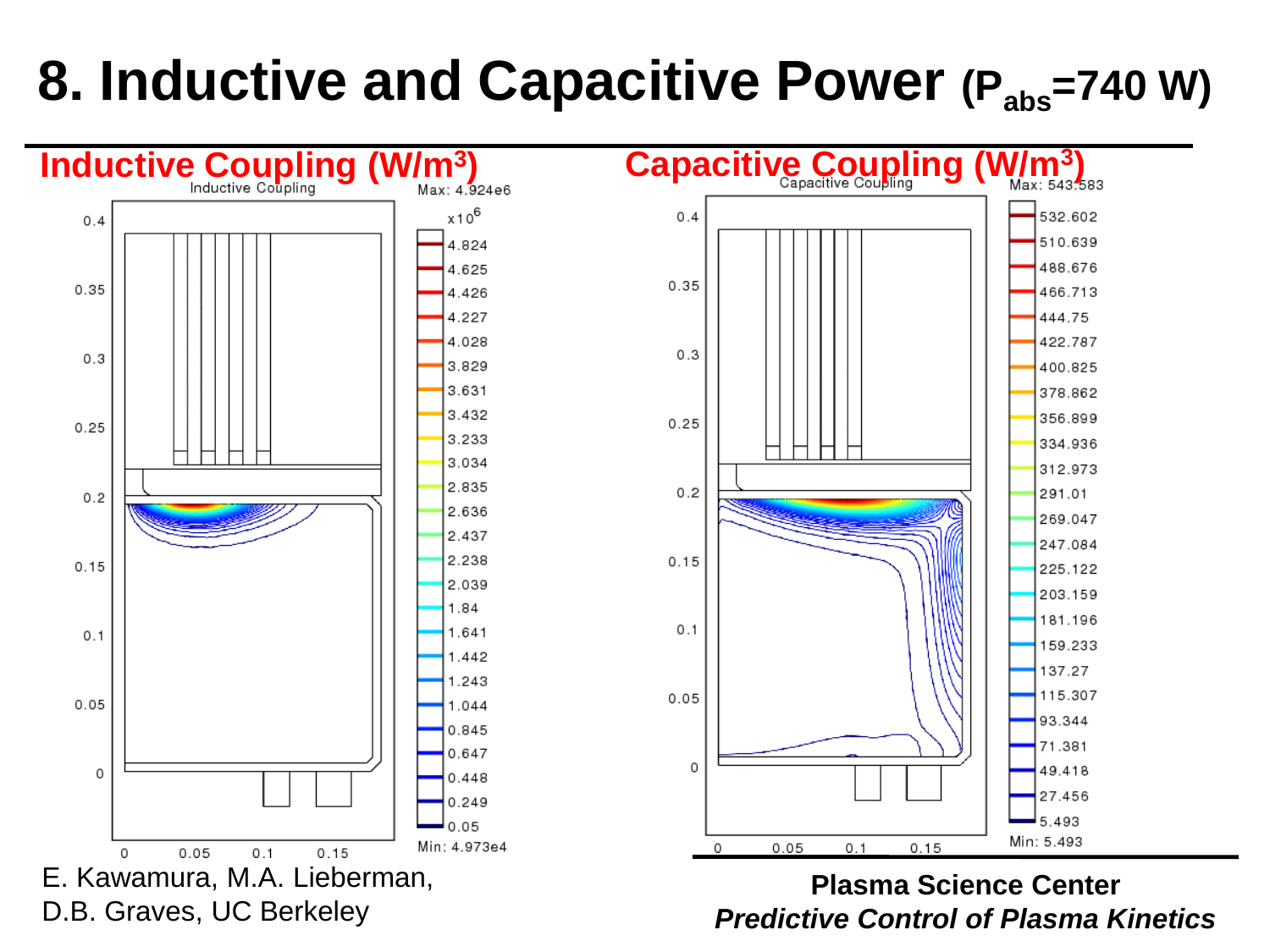#### **9. Electron density and Temperature (Pabs=740 W)**

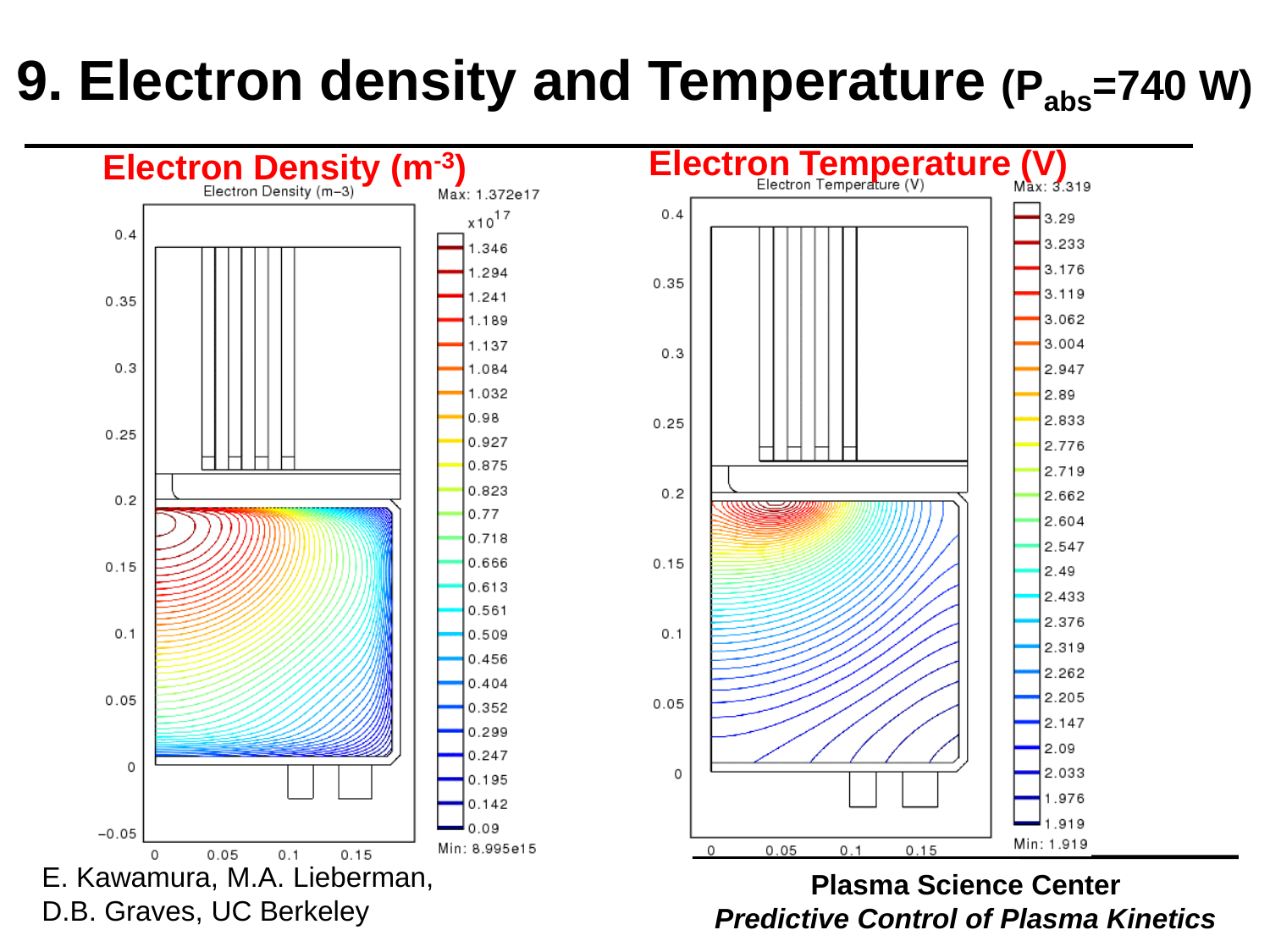#### **10. Power Balance Results**

|                               | $I_{1in} = 18 A$ | $I_{1in} = 67 A$ |
|-------------------------------|------------------|------------------|
| Peak $n_e$ (m <sup>-3</sup> ) | 4.8e14           | 1.4e17           |
| Peak $T_e(V)$                 | 3.3              | 3.3              |
| $P_{coll}$ (W)                | 4.3              | 626              |
| $P_{amb}$ (W)                 | 0.05             | 9.4              |
| $P_{\text{ewall}}(W)$         | 0.13             | 22.7             |
| $P_{iwall}$ (W)               | 1.3              | 83.6             |
| $P_{loss}$ (W)                | 5.8              | 741              |
| $P_{plasCap}(W)$              | 3.2              | 0.82             |
| $P_{plasInd}$ (W)             | 2.6              | 740              |
| $P_{\rm abs}$ (W)             | 5.8              | 741              |
| $P_{\text{CoilCap}}$ (W)      | 3.2              | 1.0              |
| $P_{\text{Coillnd}}$ (W)      | 2.6              | 724              |
| $P_{\text{Coil}}$ (W)         | 5.8              | 725              |

E. Kawamura, M.A. Lieberman, D.B. Graves, UC Berkeley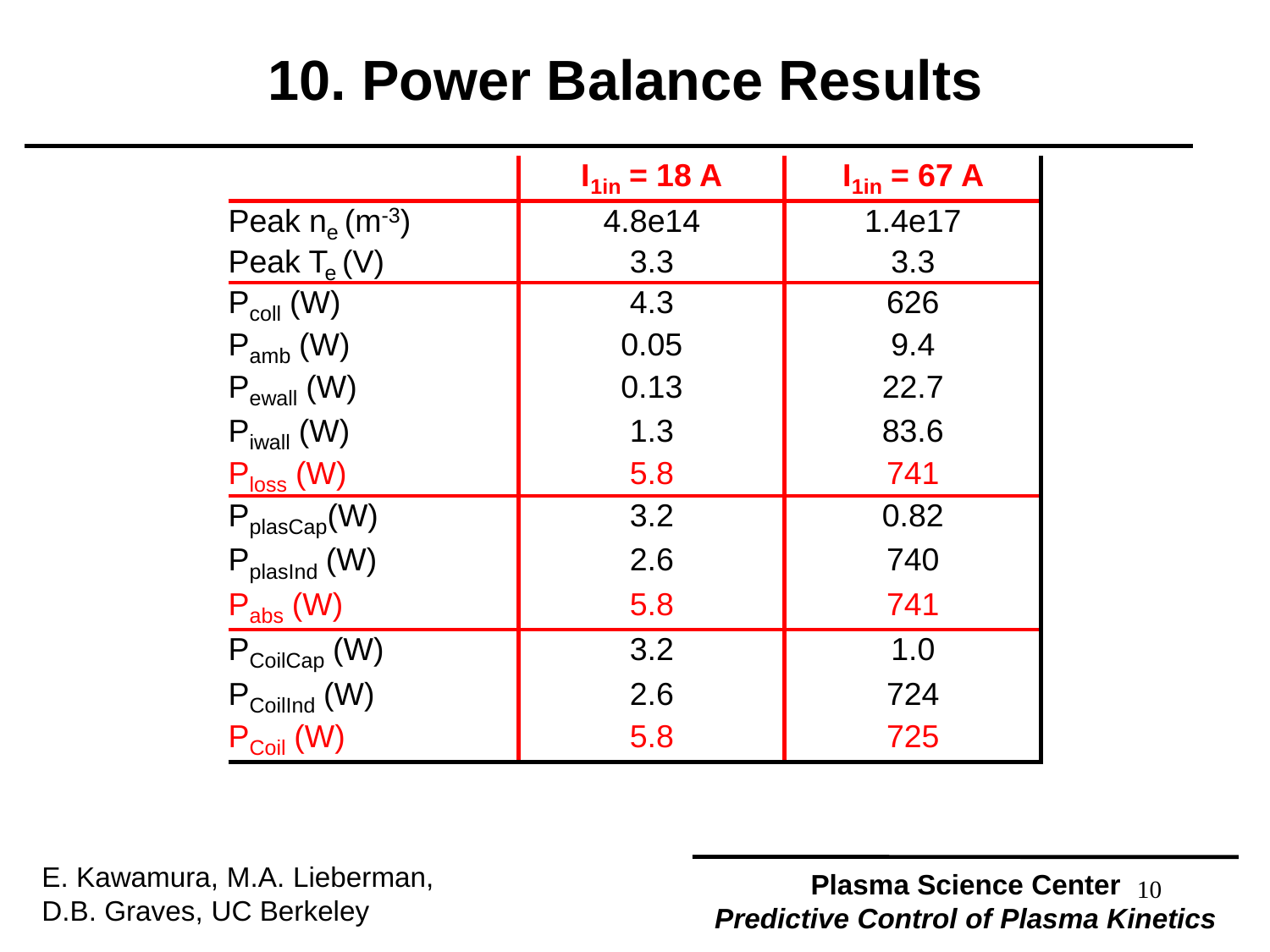## **11. Bulk Plasma Fluid Model**

**Ion Continuity Equation:**

 $\partial$ n<sub>i</sub> / $\partial$ t + $\nabla \cdot \Gamma_i = v_{iz}$  n<sub>e</sub> **boundary conditon:**  $\Gamma_i \cdot \mathbf{n} = 0$ , at  $\mathbf{r} = 0$  $\Gamma_i \cdot \mathbf{n} = n_i u_B$  at plasma sheath boundary

**Electron Energy Balance Equation:** 

1.5 e  $\partial (n_e T_e) / \partial t + \nabla \cdot \mathbf{Q_e} = -e \mathbf{E_a} \cdot \Gamma_e + p_{dep} - p_{coll}$ 

**boundary condition:**  $Q_{\bf a} \cdot {\bf n} = 0$ **, at**  $r = 0$ 

 $\mathbf{Q}_{\mathbf{e}} \cdot \mathbf{n} = (2eT_{\mathbf{e}} + eV_{\text{float}} - S_{\text{stoc}} - S_{\text{ohmSh}})(\Gamma_{\mathbf{e}} \cdot \mathbf{n})$  at plasma sheath boundary,

Electron heat flux:  $Q_e = 2.5 \Gamma_e e T_e - 2.5 n_e e^2 T_e \nabla T_e / (m_e v_m)$ Ambipolar electric field:  $E_a = -T_e \nabla n_e/n_e$ Ion Flux:  $\Gamma_i = -D_i (1 + T_e/T_i) \nabla n_{i,j}$  and  $D_i = eT_i/(M_i v_m)$ Bulk power deposition:  $p_{dep} = 0.5 \text{ Re}(\sigma_p) |\mathbf{E}|^2$ 

**Assumptions:** Quasineutral, ambipolar plasma, constant uniform T<sub>i</sub>, neglect ion and electron inertia.

E. Kawamura, M.A. Lieberman, D.B. Graves, UC Berkeley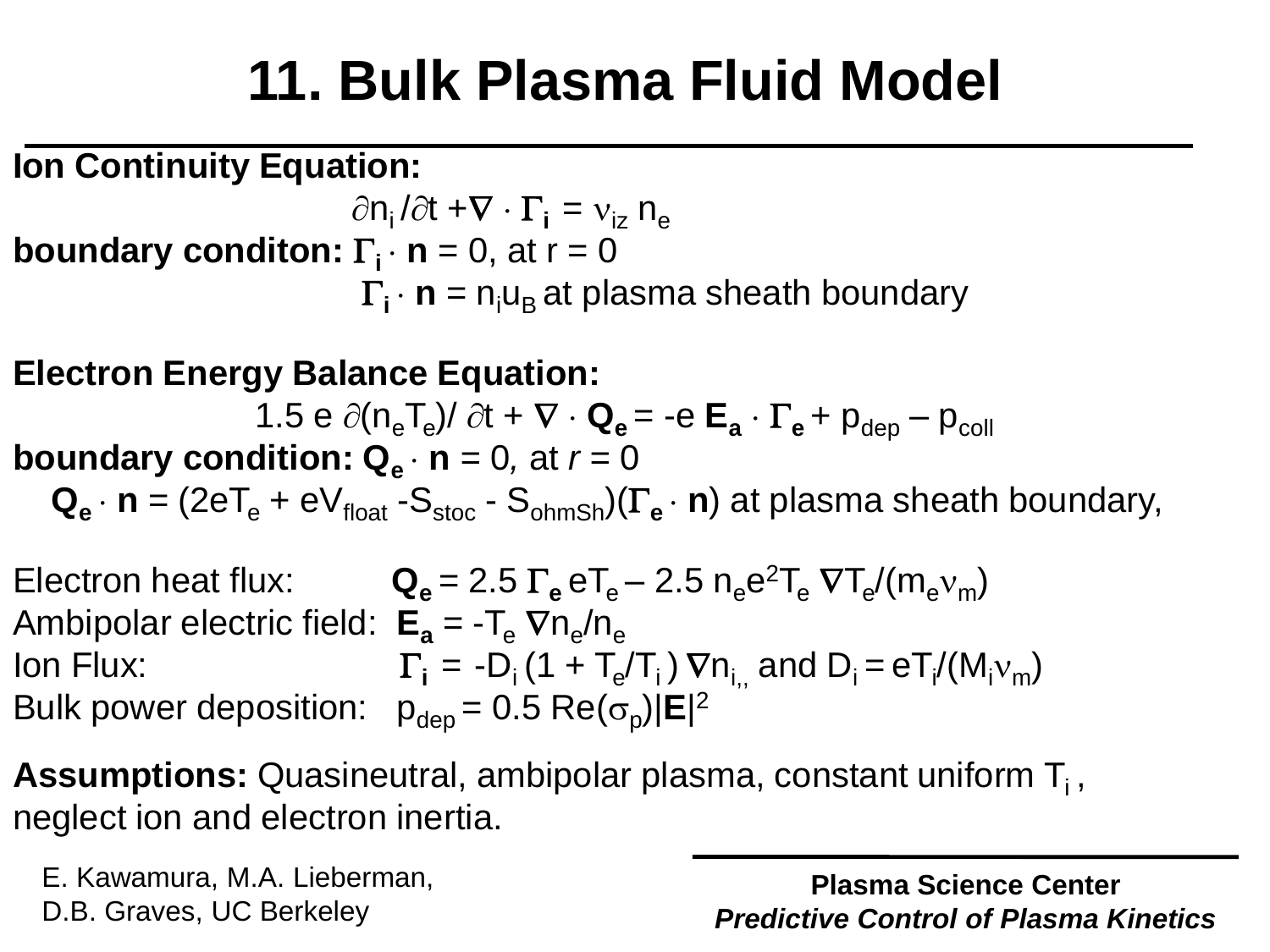# **12. Sheath Heating Models**

- •In  $v_{\text{eff}}$  method, a dissipative term  $v_{\text{sh}}$  is added to  $v_{\text{coll}}$  so that  $v_{\text{eff}} = v_{\text{coll}} + v_{\text{sh}}$ . This increases  $\sigma_{\sf p}$  and the bulk Ohmic heating term  ${\sf p}_{\sf dep}$  = 0.5 Re( $\sigma_{\sf p}$ )|**E**|<sup>2</sup>.
- •In B.C. model, sheath Ohmic and stochastic heating is treated as an incoming energy flux at the plasma sheath boundary.
- •The  $K_{sh}$  model extends the B.C. model by adding a dissipative (imaginary) term to the sheath dielectric constant. Then, the EM model can give the correct phase relation between  $V_{\text{rfin}}$  and  $I_{\text{rfin}}$  so that  $P_{\text{abs}} = P_{\text{source}}$ .
- •We tested the sheath heating models on a 250 mTorr, 13.56 MHz parallel plate CCP with a 20 cm radius and 16 cm gap. A current source with  $I_{rfin}$  = 10 A was attached to the bottom plate. Sheath heating was turned on only for the top plate at *z*=16 cm.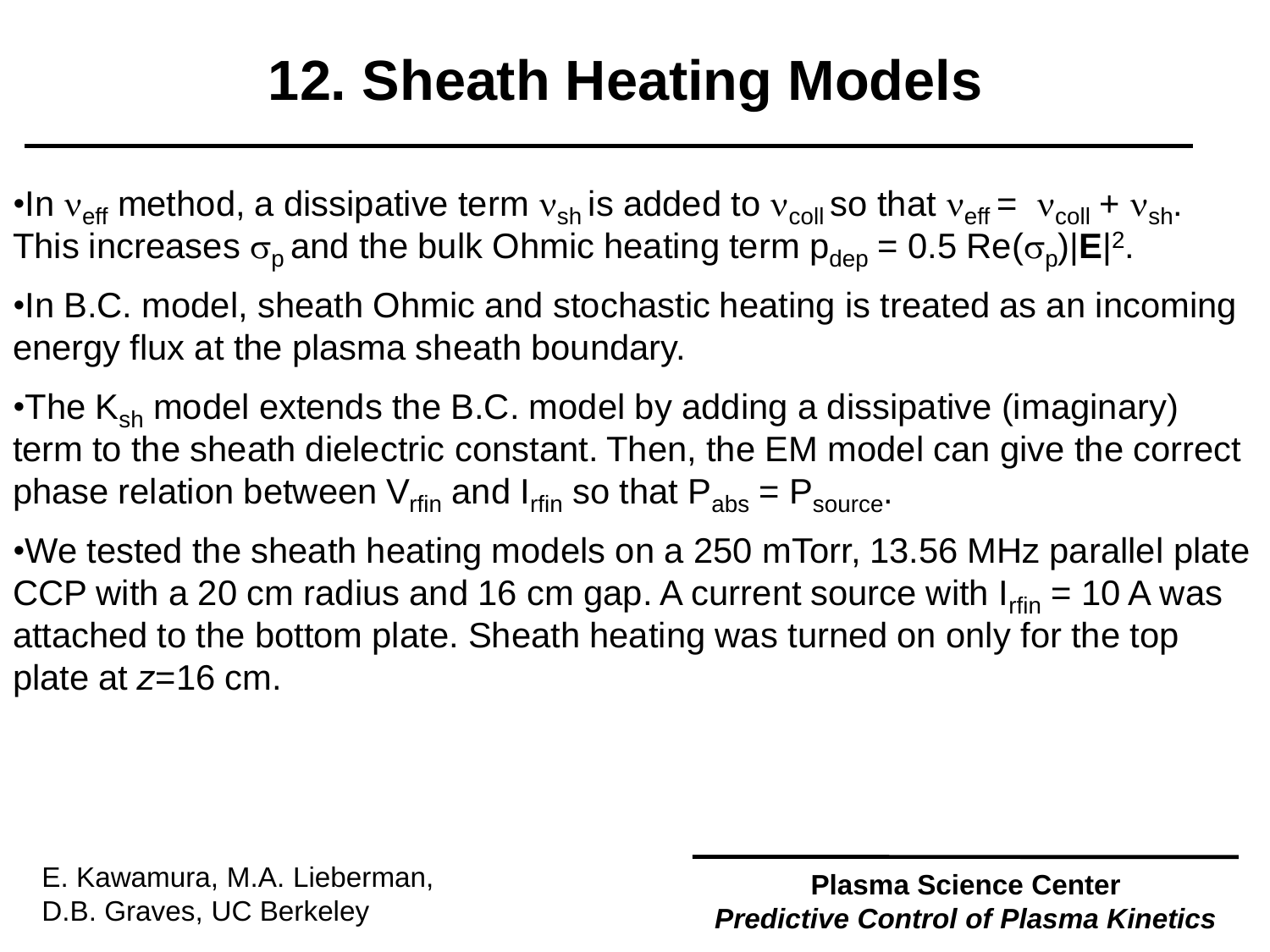## **13. Sheath Heating Model Comparison**

Argon CCP with sheath heating only on Top Plate: 250 mTorr, 13.56 MHz, radius=20 cm, gap=16 cm,  $I_{rfin}$  = 10 A.

|                         | $K_{sh}$             | B.C.                                         | $V_{\text{eff}}$  |
|-------------------------|----------------------|----------------------------------------------|-------------------|
| $n_{\rm{epeak}}$ (m-3)  | 1.3e17               | 1.3e17                                       | 1.5e17            |
| $T_{\text{epeak}}(V)$   | 2.99                 | 2.99                                         | 2.5               |
| $V_{\text{rfin}}$ (V)   | 10.25-1.3e3j         | 6.24-1.3e3j                                  | $ 10.23 - 1.4e3 $ |
| $P_{source}$ (W)        | 51.2                 | 31.2                                         | 51.2              |
| $P_{bulk}$ (W)          | 31.2                 | 31.2                                         | 51.2              |
| $P_{\text{sheath}}$ (W) | 18.8                 | 18.8                                         |                   |
| $P_{\rm abs}$ (W)       | 50.0                 | 50.0                                         | 51.2              |
| $P_{loss}$ (W)          | 50.0                 | 50.0                                         | 50.0              |
|                         | $P_{source}=P_{abs}$ | $P_{source} = P_{bulk} P_{source} = P_{abs}$ |                   |

E. Kawamura, M.A. Lieberman, D.B. Graves, UC Berkeley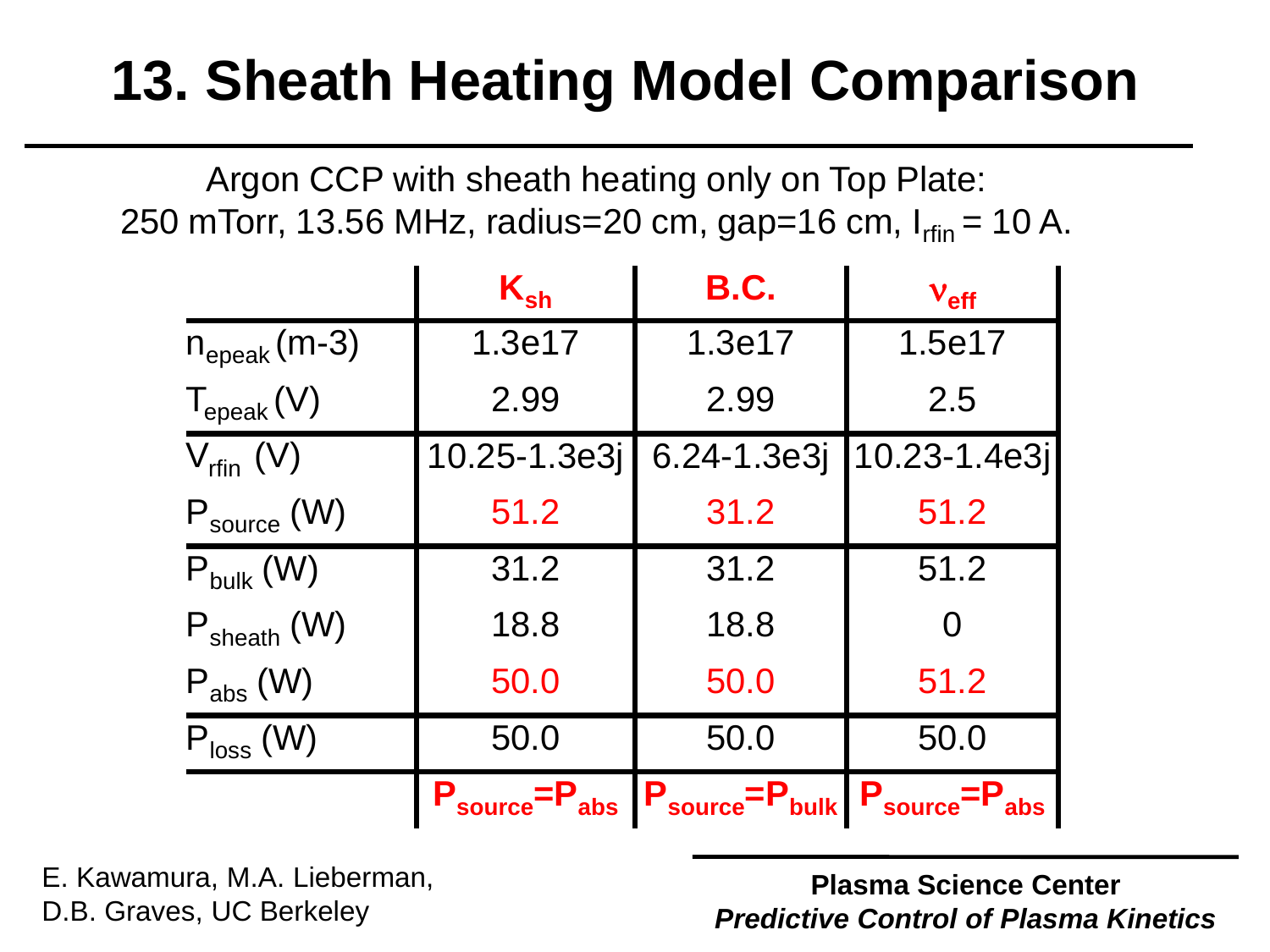## **14. 1D Planar PIC vs. 2D Rectangular Fluid**



•1D planar electrostatic PIC code tracks (*z, v<sub>x</sub>, v<sub>y</sub>, v<sub>z</sub>)* of particles. Poisson's equation solves for *E<sup>z</sup>* . No assumptions about particle velocity distributions.

•2D rectangular fluid model solves for TM fields ( $H_y$ ,  $E_x$ ,  $E_z$ ),  $n(x,z)$  and  $T_e(x,z)$ . Assumes ambipolar, quasineutral plasma and Maxwellian EEDF.

 $\bullet$ *l* = discharge gap = 5 cm. Each plate area = 100 cm<sup>2</sup>.  $d =$  depth of discharge in *y*-direction = 10 cm.

•Current-source driven argon CCP with *f*=27.12 MHz, *I rf* = 1 A at 15 and 30 mTorr. **Goal:** Test analytical collisionless sheath model with PIC.

E. Kawamura, M.A. Lieberman,

D.B. Graves, UC Berkeley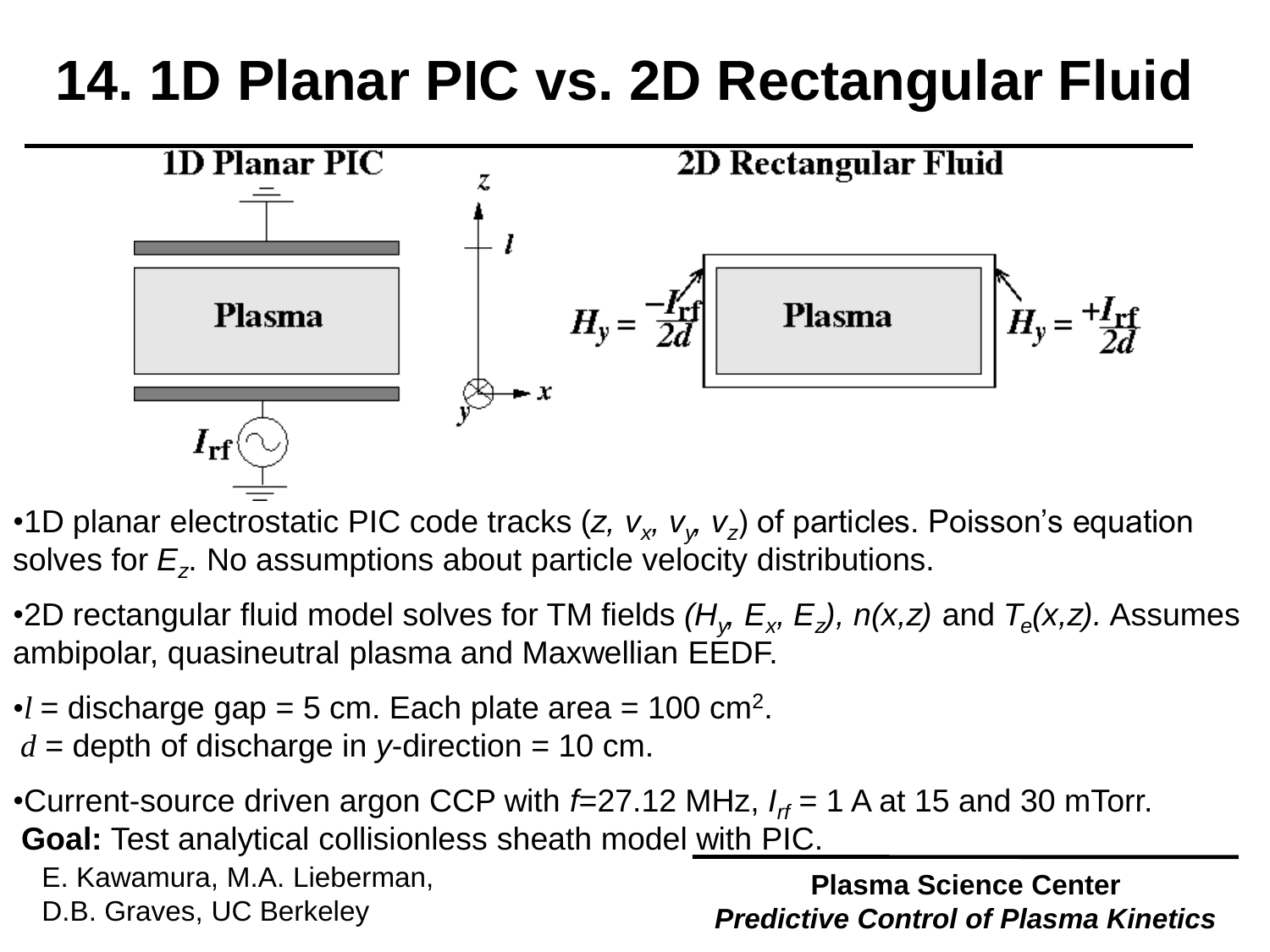# **15. Maxwellian vs. Bi-Maxwellian EEDF**



•PIC EEDFs were bi-Maxwellian at 15 and 30 mTorr.

•Fluid and PIC bulk parameters should match better when Fluid code uses bi-Maxwellian EEDFs from PIC.

•Fluid and PIC sheath parameters should match better at lower pressures since Fluid code uses an analytical collisionless sheath model.

•Fluid and PIC bulk parameters should match better at higher pressures due to Fluid code's assumption of constant ion diffusion coefficient.

E. Kawamura, M.A. Lieberman, D.B. Graves, UC Berkeley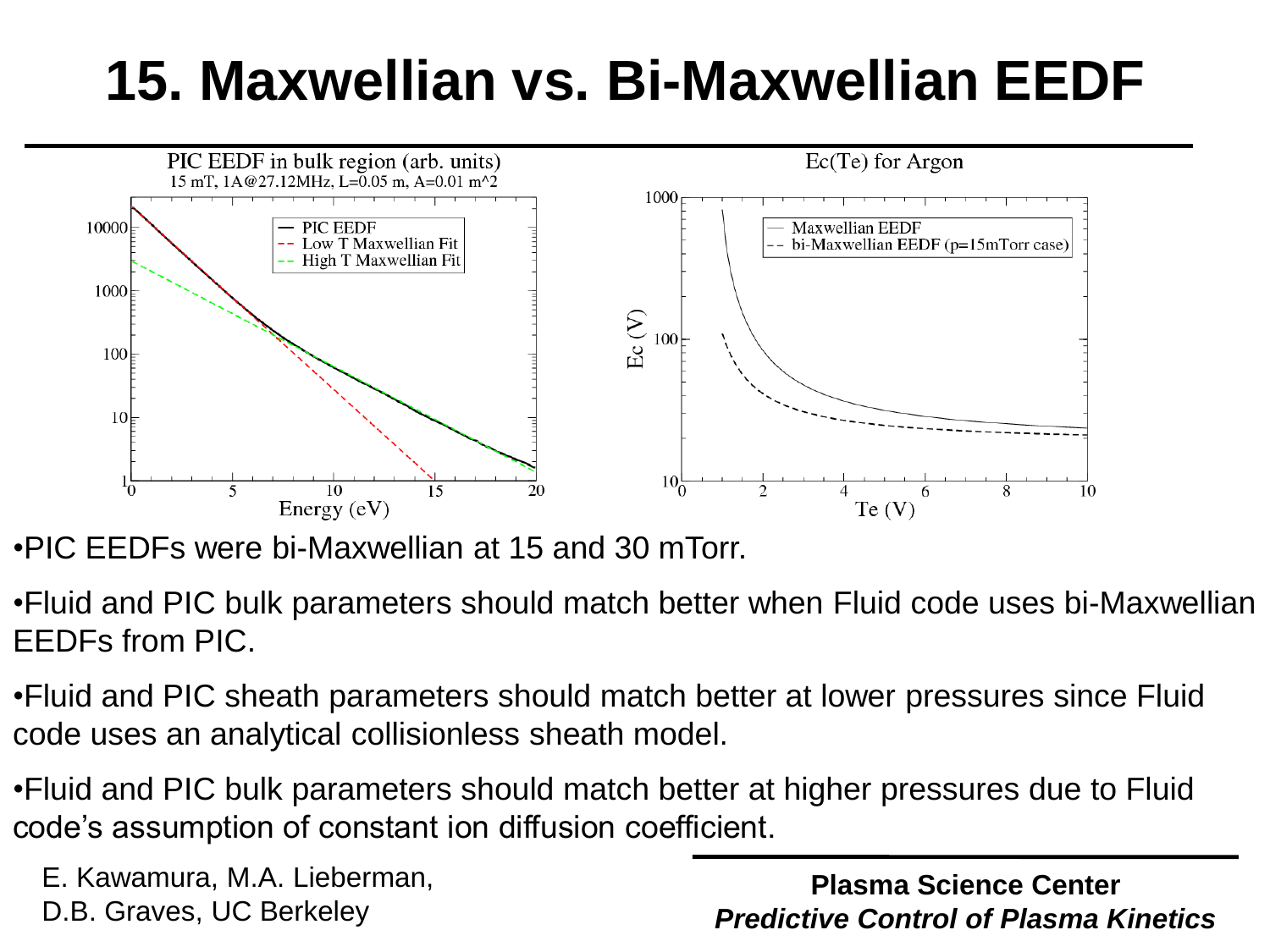## **16. Fluid vs. PIC at 15 mTorr**

|                                            | <b>PIC</b> |            | Fluid Maxw Fluid bi-Maxw |
|--------------------------------------------|------------|------------|--------------------------|
| $n_{mid}(m-3)$                             | 3.1e16     | 1.2e16     | 1.7e16                   |
| $T_{\rm{emid}}(V)$                         | 1.62       | 2.72       | 1.81                     |
| $\Gamma$ <sub>i</sub> (m- <sup>2</sup> /s) | 1.19e19    | 1.04e19    | 1.00e19                  |
| $V_{\text{rfin}}$ (V), $\phi$ (deg)        | 511, -87.7 | 490, -87.8 | 487, -88.0               |
| $P_{source}$ (W)                           | 10.3       | 9.23       | 8.46                     |
| $P_{e}$ (W)                                | 1.76       | 2.00       | 1.62                     |
| $P_{ion}$ (W)                              | 8.16       | 7.60       | 7.19                     |
| $P_{loss}$ (W)                             | 9.93       | 9.60       | 8.81                     |
| $P_{ohm}$ (W)                              | 0.171      | 0.369      | 0.186                    |
| $P_{\text{stoc}}(W)$                       | 1.63       | 1.94       | 1.63                     |
| $V_{rfSh}$ (V)                             | 255        | 252        | 251                      |
| $\rm V_{dcSh}$ (V)                         | 215        | 218        | 214                      |

E. Kawamura, M.A. Lieberman, D.B. Graves, UC Berkeley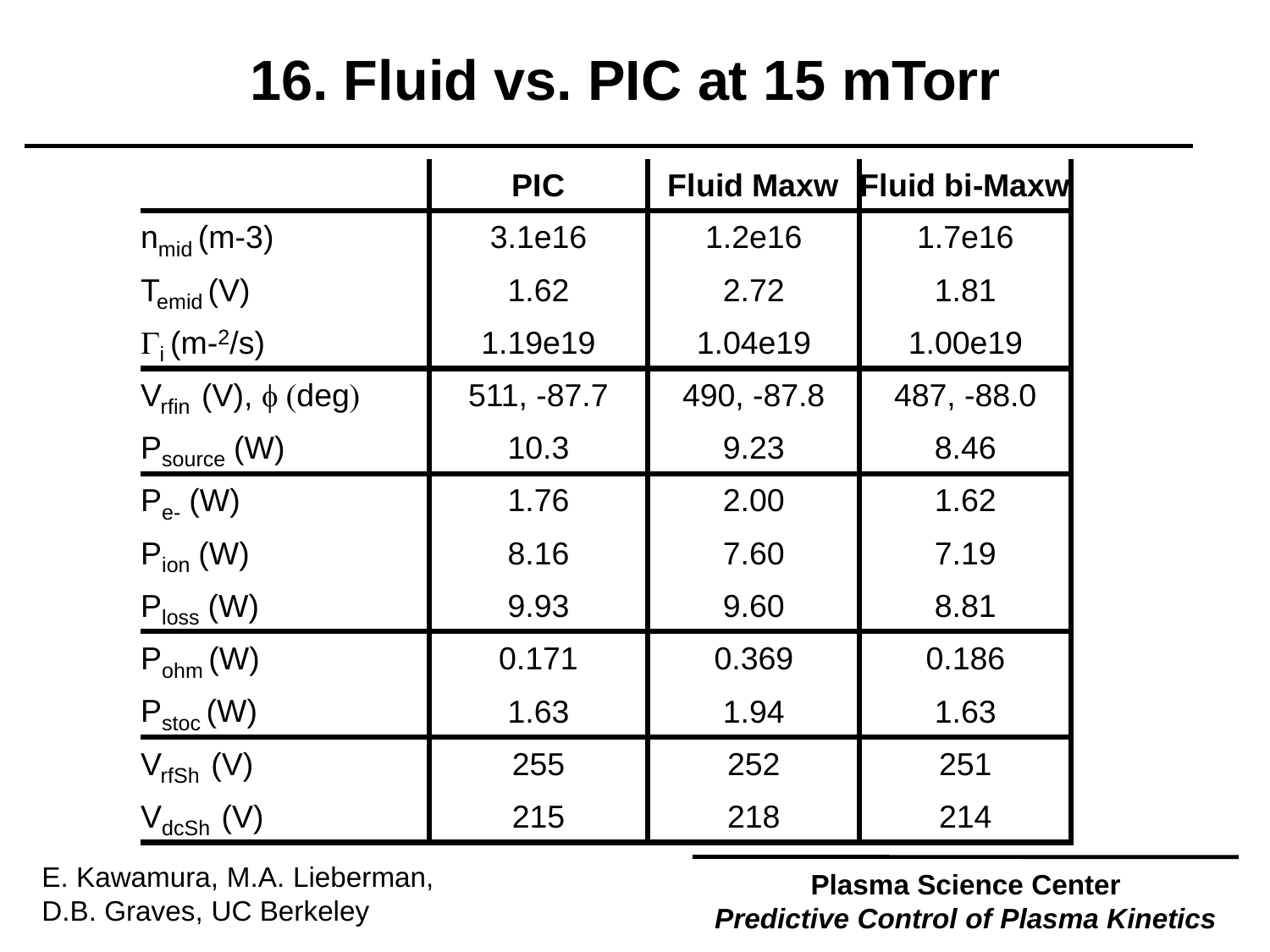## **17. Fluid vs. PIC at 30 mTorr**

|                                            | <b>PIC</b> | <b>Fluid Maxw</b> | Fluid bi-Maxw |
|--------------------------------------------|------------|-------------------|---------------|
| $n_{mid}(m-3)$                             | 4.1e16     | 2.2e16            | 2.9e16        |
| $T_{\rm{emid}}(V)$                         | 1.48       | 2.25              | 1.67          |
| $\Gamma$ <sub>i</sub> (m- <sup>2</sup> /s) | 9.99e18    | 9.25e18           | 9.18e18       |
| $V_{\text{rfin}}$ (V), $\phi$ (deg)        | 495, -88.0 | 533, -88.0        | 515, -88.1    |
| $P_{source}$ (W)                           | 10.3       | 9.23              | 8.46          |
| $P_{e}$ (W)                                | 1.84       | 2.23              | 1.78          |
| $P_{ion}$ (W)                              | 6.55       | 7.36              | 6.97          |
| $P_{loss}$ (W)                             | 8.39       | 9.60              | 8.75          |
| $P_{ohm}$ (W)                              | 0.269      | 0.479             | 0.266         |
| $P_{\text{stoc}}(W)$                       | 1.57       | 1.99              | 1.68          |
| $V_{rfSh}$ (V)                             | 249        | 274               | 265           |
| $V_{dcSh}$ (V)                             | 208        | 235               | 225           |

E. Kawamura, M.A. Lieberman, D.B. Graves, UC Berkeley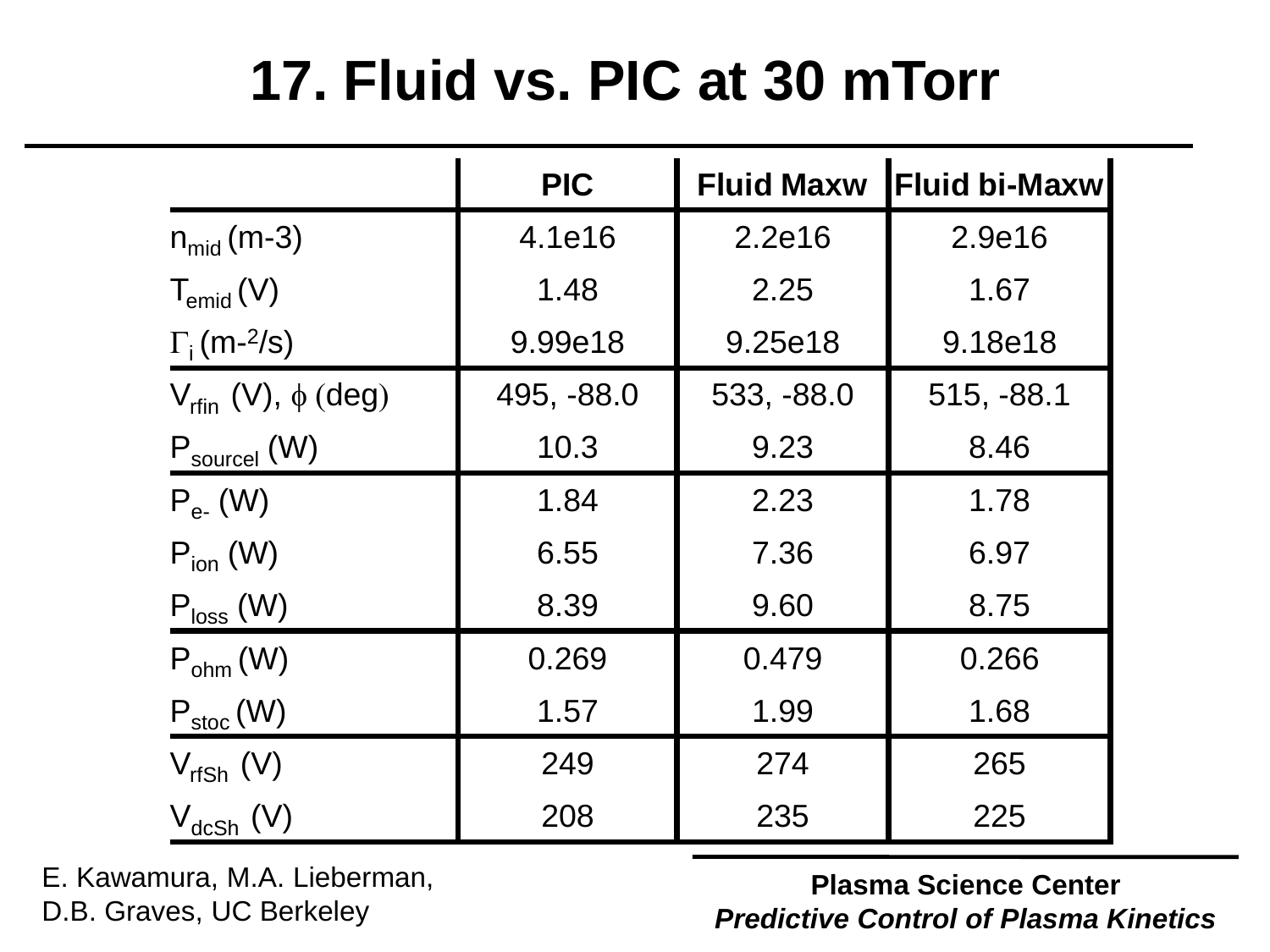# **18. Conclusions**

- The TCP Fluid reactor model shows good agreement with Malyshev and Donnelly's experimental data for n<sub>e</sub>, T<sub>e</sub>, n<sub>gCl</sub>, n<sub>gCl2</sub> at discharge center.
- Treating the sheath heating as an incoming heat flux at the plasma-sheath boundary correctly captures the local nature of the sheath heating.
- A dissipative term to the sheath dielectric constant is needed to get correct power balance between the driving circuit and the plasma.
- Analytical sheath model was verified by PIC at 15 and 30 mTorr.
- Hybrid fluid-analytical model allows fast computation of chemically active plasmas with flow and allows predictions of inductive, capacitive (and even wave) plasma sustaining mechanisms. Codes can be shared quickly among COMSOL users with ability to change geometry fairly easily.
- Next steps include incorporating matching network/ power generator models into the coil/circuit model, adding a multi-frequency sheath model and adding more chemistries (currently, Ar/O<sub>2</sub>/Cl<sub>2</sub>) . We would also like to couple particle codes to our fluid models to obtain the IEDS and IADs at the substrate.

E. Kawamura, M.A. Lieberman, D.B. Graves, UC Berkeley